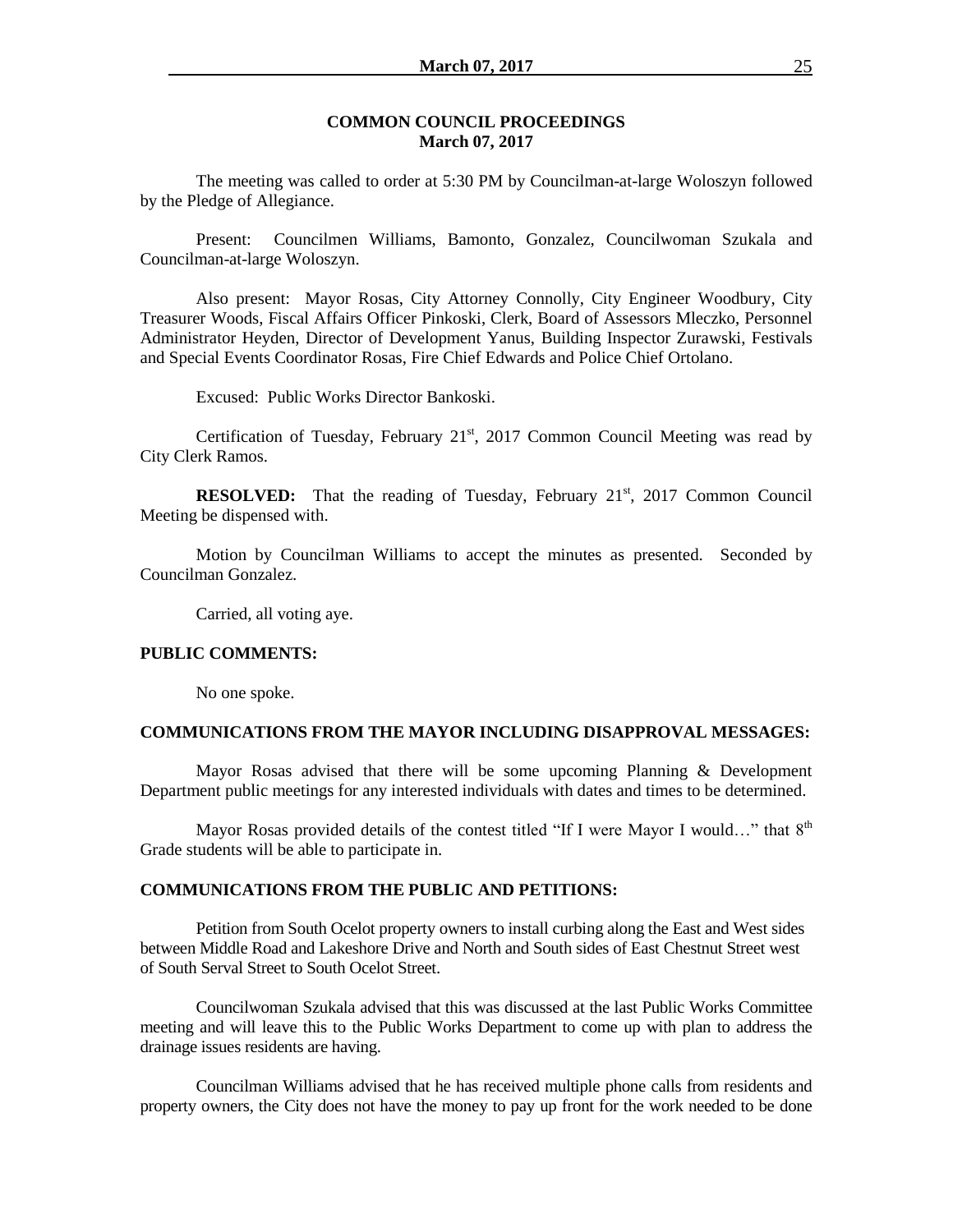and that he would like to see the Public Works Department come up with ideas to address the issues on the street.

Councilman Williams made a motion to refer this to the Public Works Department. Seconded by Councilman Bamonto.

Request from Dunkirk Lakefront 5K Committee to host the annual "Dunkirk Lakefront 5K Road Race" on August  $5<sup>th</sup>$  beginning at 8:00 AM.

Councilwoman Szukala advised that City Clerk Ramos should get in touch with the petitioner to inform of the route designated by the City's Public Safety Committee.

Councilman Williams advised he would like to see something on paper to give to the petitioners who come into the Clerk's Office to request a race.

Police Chief Ortolano suggested that City Engineer Woodbury draw up a map to be handed out as the designated route for 5k races within the City.

Councilman-at-large Woloszyn advised a motion was needed to refer to appropriate departments as well as approve subject to appropriate insurances and usual conditions contingent upon the agreement of the appropriate designated race route.

Councilman Gonzalez made a motion to approve. Seconded by Councilwoman Szukala.

Carried, all voting aye.

Notice of Summons and Verified Complaint.

Notice of Claim from Jose Reyes-Collazo for alleged damages to his vehicle due to a pothole while driving on Willow Road on February  $21<sup>st</sup>$ , 2017.

Councilwoman Szukala made a motion to refer to the Law Department. Seconded by Councilman Williams.

Carried, all voting aye.

### **REPORTS OF STANDING COMMITTEES, BOARDS AND COMMISSIONS:**

Councilman Williams advised that at his last Public Works Committee Meeting discussion was held on the City Recyclable calendars and it was decided that it would be too costly to mail to every resident but that there would be a full page advertisement of the calendars in the Penny Saver either this weekend or the next.

Councilman Bamonto advised that the next Personnel Committee Meeting is being held on Wednesday, March  $15<sup>th</sup>$  at 4:00 PM in the Mayor's Conference Room and at that time they will be judging the winners from the "If I were Mayor I would..." Contest.

Councilman Gonzalez advised that there will be a presentation from Chautauqua Striders at the next Economic Development Committee Meeting that will be held on Tuesday, March  $21<sup>st</sup>$ at 4:00 PM in the Mayor's Conference Room.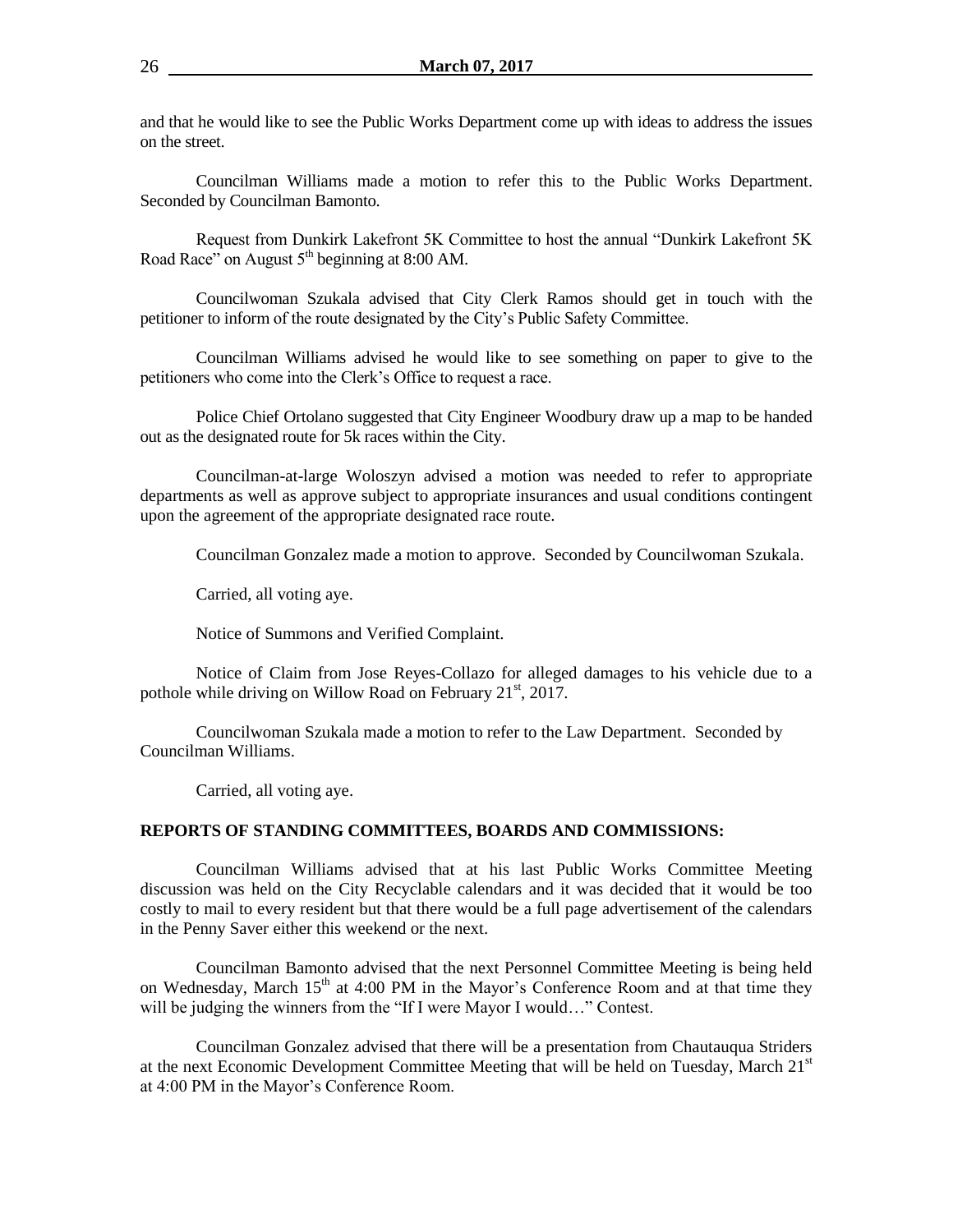Councilwoman Szukala inquired to City Engineer Woodbury for an update on the Benton Street Water tank and also informed him of a raised manhole cover on Lincoln and Doughty Streets.

City Engineer Woodbury advised that the tank is currently being filled and will need to be tested with expectations that the water quality tests will come back great.

Councilman-at-large Woloszyn advised that his next Finance Committee Meeting is scheduled for Thursday, March  $23^{rd}$  at 4:00 PM in the Mayor's Conference Room and inquired to Councilman Gonzalez as to when the Rose Floramo Agreement would be discussed at the Economic Development Committee Meeting.

Councilman Gonzalez advised that there will be a presentation on that agreement during the April Economic Development Meeting.

## **PRE-FILED RESOLUTIONS:**

## **RESOLUTION # 11-2017 MARCH 7, 2017**

# **BY: COUNCILMAN BAMONTO**

# **AUTHORIZING PROFESSIONAL SERVICES CONTRACT FOR BRIDGE NY ENGINEERING TO REPLACE WEST HOWARD AVENUE CULVERT**

**WHEREAS**, the qualified and licensed professional services engineering firm of Greenman-Pederson, Inc. (GPI) is pre-approved by the New York State Department of Transportation to design and bid and supervise building of Governor Cuomo's Bridge NY Program, for which the City of Dunkirk has received a \$750,000 grant, through the efforts of Mayor Rosas and the engineering division of the Department of Public Works, to replace the deteriorated culvert over Crooked Brook on West Howard Avenue; and

**WHEREAS**, GPI submitted one of several proposals to as rapidly-aspossible perform this design and bid and build supervision engineering to replace the deteriorated culvert over Crooked Brook on West Howard Avenue, and which proposal was rated best by Mayor Rosas and by the Director of Public Works based on GPI's extensive experience with regional NYS DOT bridge projects, lists impressive references with its proposal, and proposes a fee schedule acceptable to and in accord with the Bridge NY Program; and

**WHERAS**, GPI fees would not exceed \$200,000 and would be fully funded within the total Bridge NY project grant received by the City to replace the deteriorated culvert over Crooked Brook on West Howard Avenue, and would be billed according to the hourly rate tables supplied by GPI in its proposal; now therefore be it